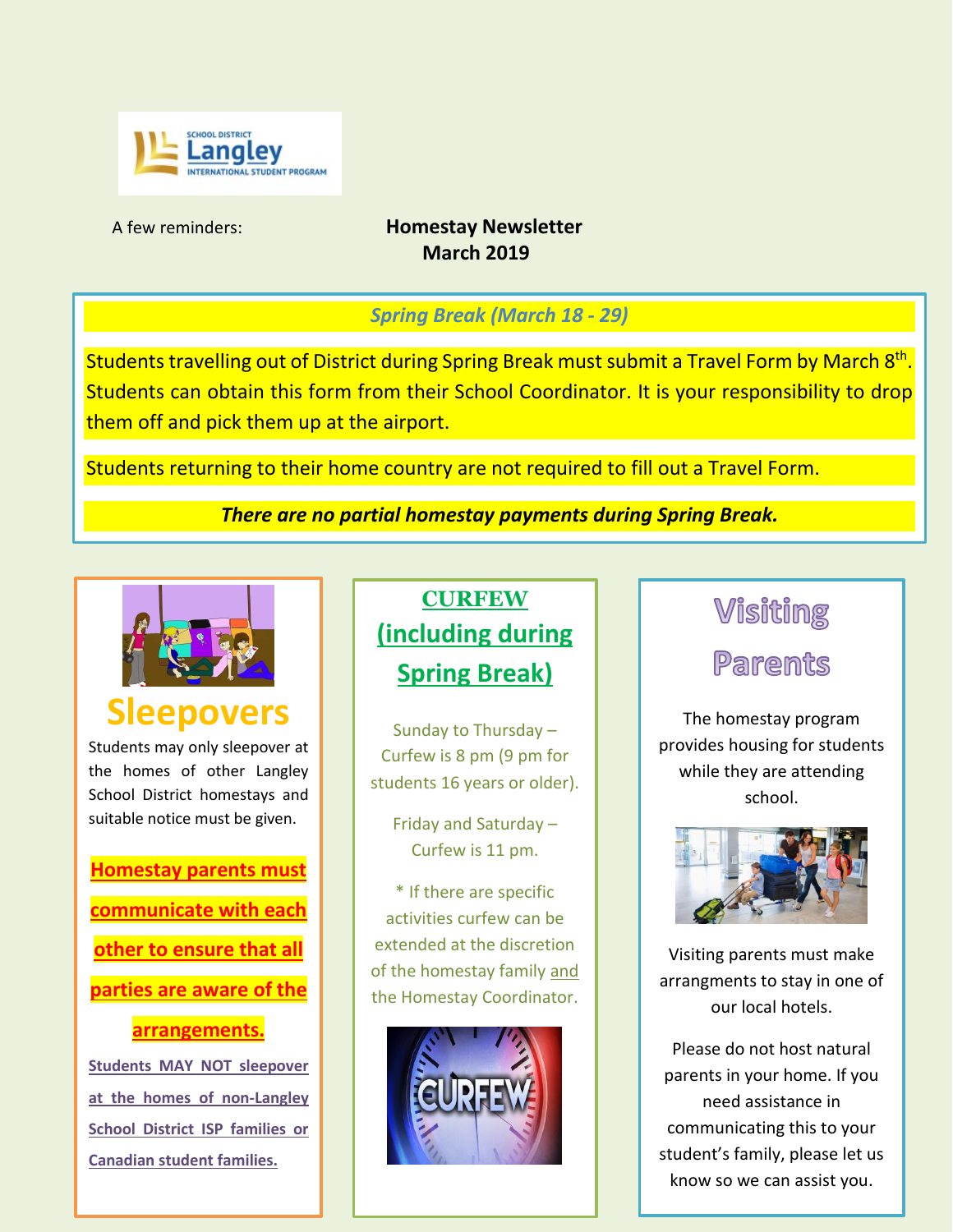### *Spring Break Coverage*

If you are going away during Spring Break and your student needs to be relocated to a temporary homestay please remember the following:

- Inform your Homestay Coordinator of your student's temporary homestay arrangements
- Contact the temporary homestay family directly to set up the drop off/pick up details
- Payment will be \$30 per night and you will need to pay the homestay family directly at drop off



**Summer Camp and Academic Summer School information will be sent to you in a separate email very soon.**

**We look forward to working with you again this summer!**



The Thomas homestay family took their homestay student out for dinner to a "Western" restaurant. They chose one in downtown Langley that is known for big portions and bottomless drinks and fries.

As they were leaving, they noticed that the mascot of the restaurant was a "Red Robin." Their homestay student's name is Robin, and he just so happened to be wearing red! They were sure to get a picture of the two "Red Robins" before leaving.



The Blust homestay family made the best out of the snow days we had a couple of weeks ago. They had a lot of fun with their two students who enjoyed outdoor ice-skating!